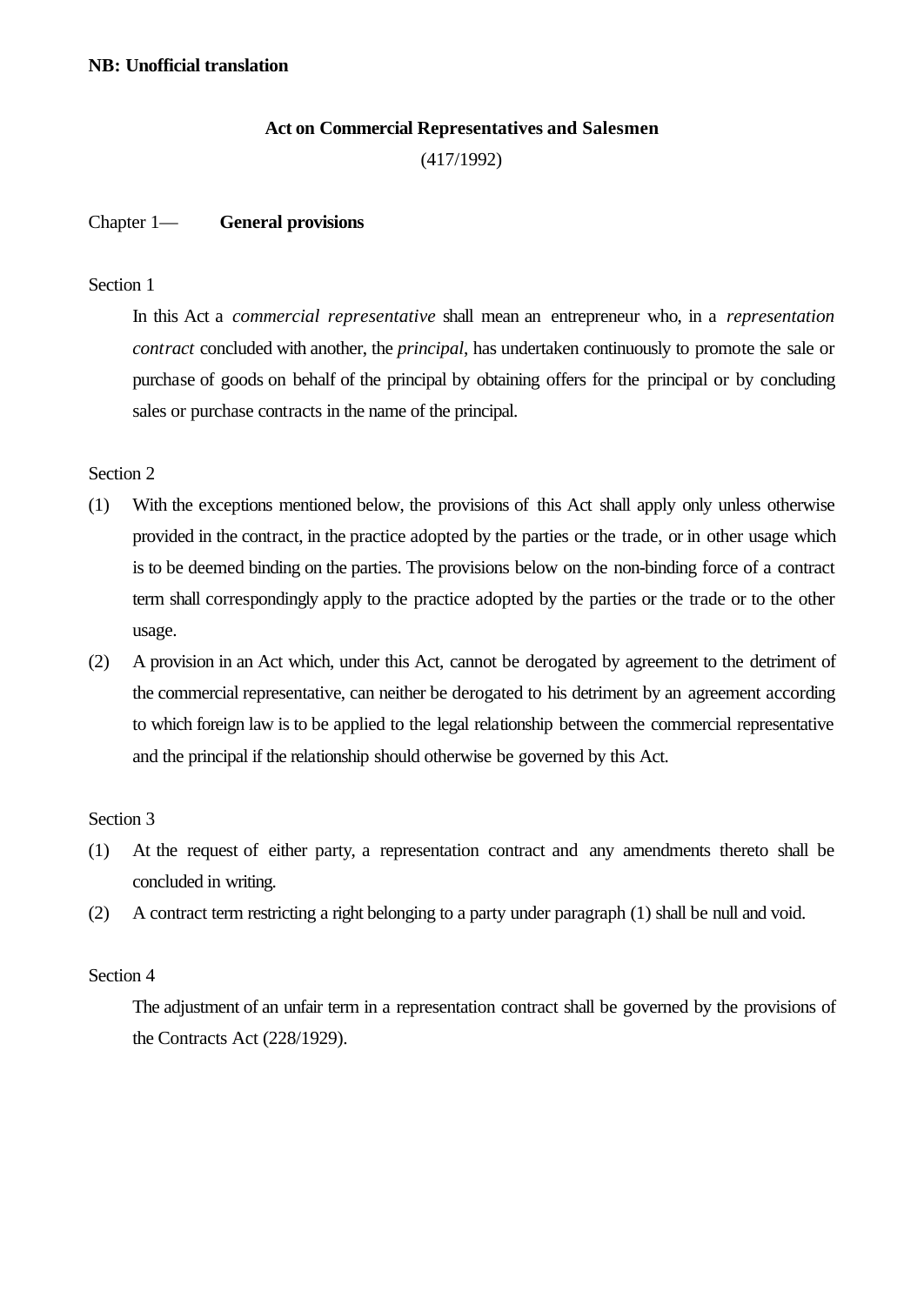### Chapter 2— **Relationship between commercial representative and principal**

#### *Rights and obligations arising from the representation contract*

## Section 5

- (1) In performing his activities, a commercial representative shall look after the interests of the principal, act dutifully and in good faith towards him as well as comply with any reasonable instructions given by the principal.
- (2) A commercial representative shall be liable to inform the principal of any circumstances that may be of relevance in the performance of the activities entrusted to him. In particular, he shall without undue delay inform his principal of any offers which the principal might accept as well as of the contracts that he has concluded in the name of the principal.
- (3) A contract term which derogates the provisions of this section shall be null and void.

## Section 6

A commercial representative may accept tasks referred to in section 1 also from other persons besides the principal unless this is contrary to the obligation of the commercial representative under section  $5(1)$ .

## Section 7

During the period of validity of the representation contract and also after its termination, a commercial representative shall not make use of or disclose to third parties business secrets or professional secrets of the principal which have been entrusted to him or which he otherwise has obtained, if, by doing so, he would be acting in violation of good business practice.

- (1) A principal shall act dutifully and in good faith towards the commercial representative.
- (2) A principal shall provide the commercial representative with all the information necessary for the performance of his activities and provide him with the necessary material, such as samples, models, specifications and price-lists.
- (3) A principal shall be liable to inform the commercial representative of circumstances that may be of relevance in the performance of the activities entrusted to the representative. He shall also, without undue delay, inform the commercial representative of his acceptance or refusal of an offer sent to him by the commercial representative or of a contract concluded in his name by the commercial representative without the right to do so. The principal shall, without undue delay, inform the com-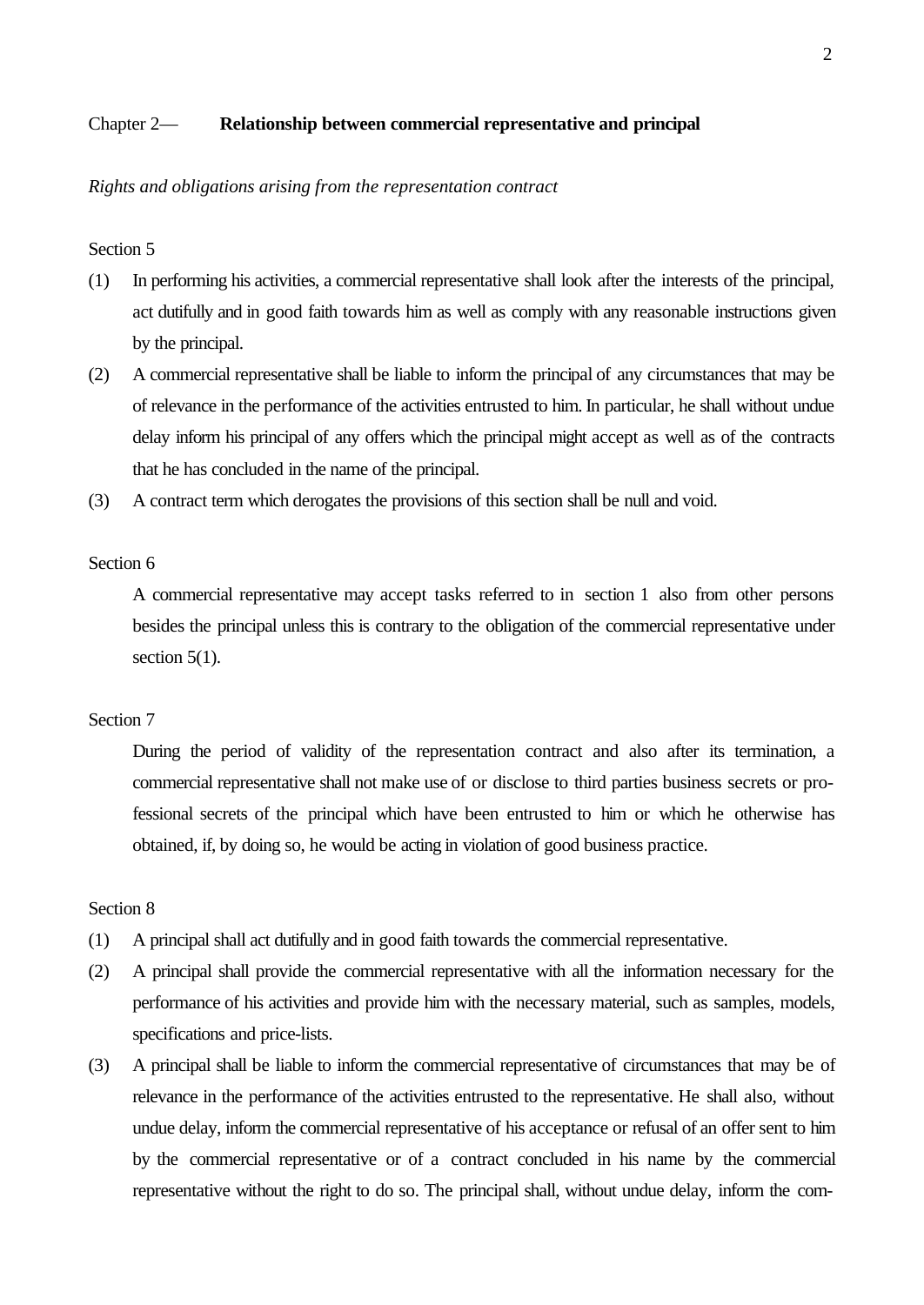mercial representative of any non-execution of a contract procured or concluded by the commercial representative.

- (4) A principal shall, without undue delay, inform the commercial representative if he anticipates that the volume of the transactions referred to in the representation contract will be significantly lower than what the commercial representative can reasonably expect.
- (5) A contract term which derogates the provisions of this section shall be null and void.

#### Section 9

- (1) If a principal or a commercial representative has acted in violation of the representation contract or otherwise wilfully or through negligence failed to fulfil an obligation laid down in this Act or in the contract, he shall be liable to compensate the other party for any damage so incurred.
- (2) The party that intends to claim compensation on a basis referred to in paragraph (1), shall, after learning about the basis, without undue delay inform the other party of his intention. Failure to do so shall result in forfeiture of the right to compensation.
- (3) The provisions of paragraph (2) shall not apply to situations where a party has acted in bad faith or caused the other party substantial damage through gross negligence.

#### Section 10

A commercial representative shall be entitled to a commission on a transaction concluded during the period of validity of the representation contract where the transaction has been concluded as a result of his action or with a third party whom the commercial representative has previously acquired as a client for the principal for transactions of the same kind or, if the commercial representative has been entrusted with a specific geographical area or group of clients, the transaction has been concluded with a third party belonging to that area or group of clients.

- (1) A commercial representative shall be entitled to a commission on a transaction concluded after the termination of the representation contract if the transaction has been concluded in the manner referred in section 10 and the offer of the third party reached the principal or the commercial representative before the termination of the representation contract or if the transaction can be deemed mainly attributable to the contribution of the commercial representative during the period of validity of the representation contract and the transaction was concluded within a reasonable period after the termination of the representation contract.
- (2) A new commercial representative following a previous commercial representative shall not be entitled to a commission under section 10 if the commission, pursuant to paragraph (1) of this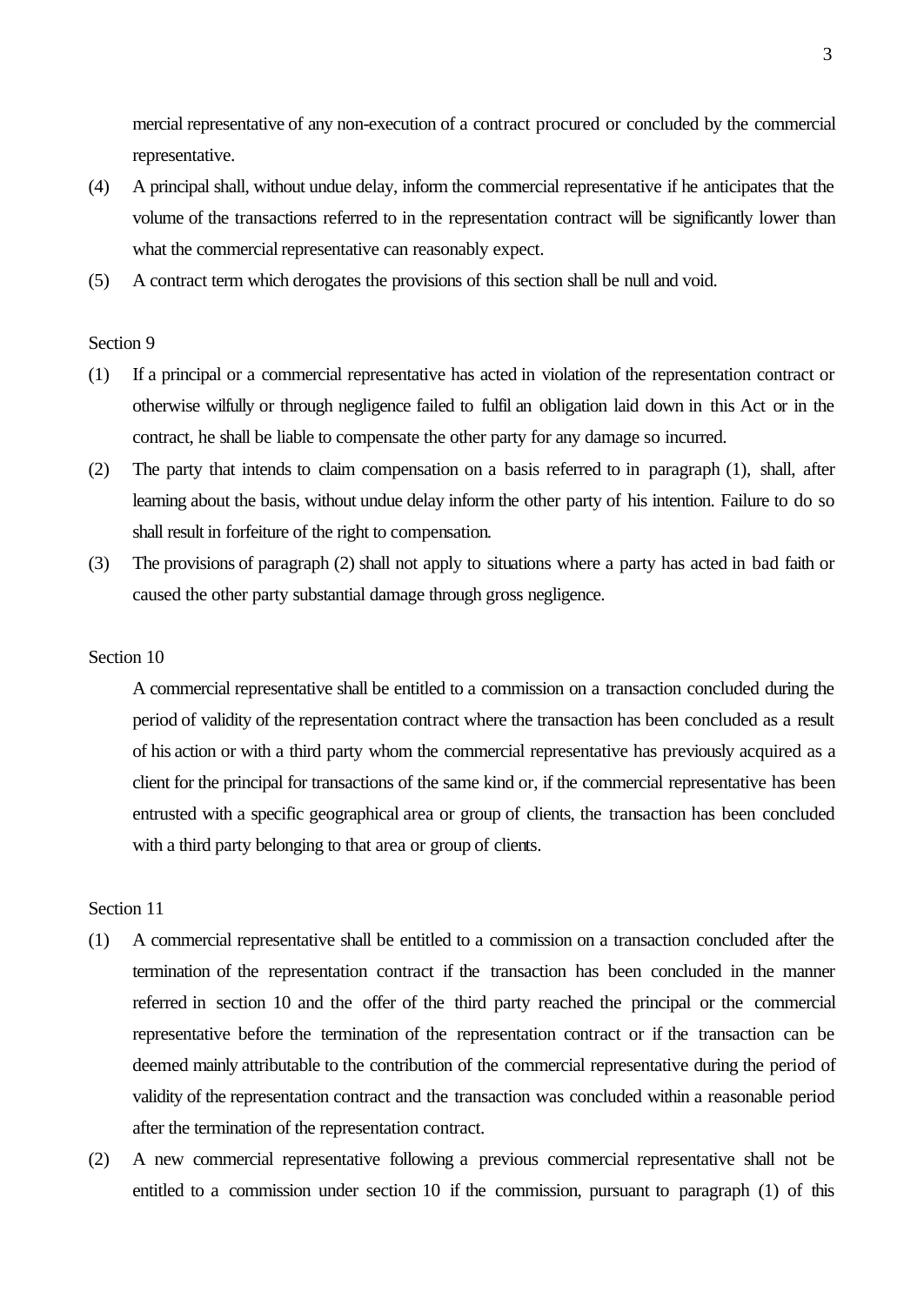section, is payable to the previous commercial representative, unless it is equitable, under the circumstances, for the commission to be shared between the commercial representatives.

#### Section 12

- (1) A commercial representative shall be entitled to a commission as soon as and to the extent that one of the following conditions is fulfilled:
	- (1) the principal has fulfilled his performance obligation based on the transaction concluded between him and the third party;
	- (2) the principal should have fulfilled his performance obligation referred to in subparagraph (1);
	- (3) the third party has fulfilled his performance obligation based on the transaction referred to in subparagraph (1).
- (2) A contract term under which the right to commission is to arise later than at the time when the third party has fulfilled his performance obligation, or should have done so if the principal had fulfilled his performance obligation in accordance with the transaction, shall not be binding on the commercial representative.

- (1) If the principal has agreed with the third party on the cancellation of a transaction or an amendment of its terms without the consent of the commercial representative and if all or part of the performance obligation of the third party is therefore not to be fulfilled, the non-fulfilment of the performance obligation shall not affect the right of the commercial representative to a commission.
- (2) A commercial representative shall forfeit his right to a commission under section 12 only if the transaction between the principal and the third party has not been executed and the non-execution is not attributable to the principal or to any circumstance dependent on him or to a reason referred to in paragraph (1) and if it is evident that the performance obligation will not be fulfilled later, either.
- (3) If the third party fulfils his performance obligation in part only, the commercial representative shall be entitled to a commission only to the extent that the performance obligation is fulfilled unless otherwise provided in paragraph (1) or (2).
- (4) An advance waiver by the commercial representative of his right to a commission under this section shall not be binding on the representative.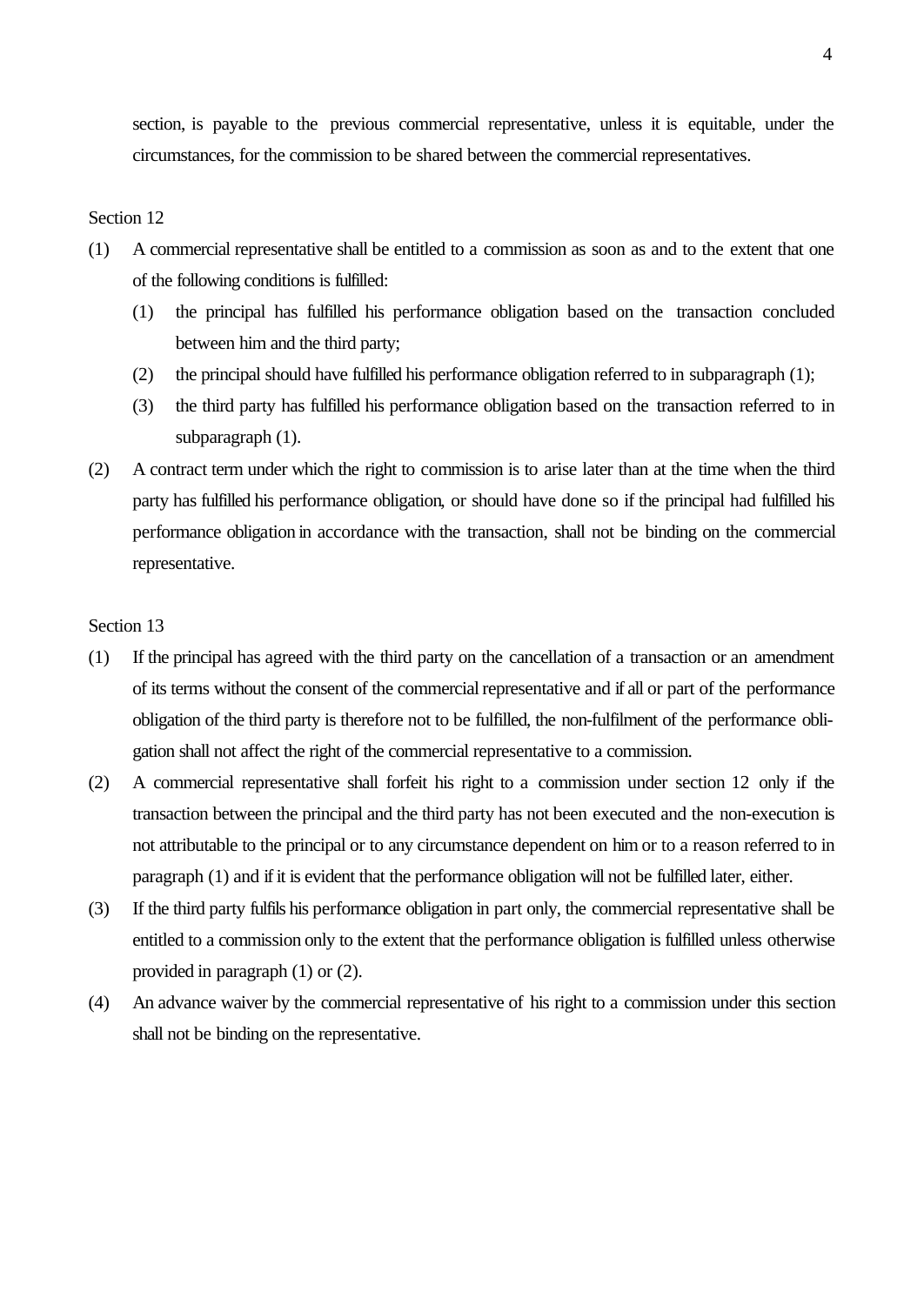- (1) A commission shall be paid to the commercial representative within one month from the end of the calendar month during which the right to the commission arose under section 12. If the commercial representative has forfeited all or part of his right to a commission under section 13(2) or (3), any excess amount paid shall be refunded to the principal on demand.
- (2) A contract term under which the commission shall be paid to the commercial representative later than within one month from the end of the calendar quarter during which the right to commission arose, shall not be binding on the commercial representative.

## Section 15

- (1) In the absence of any agreement on the amount of the commission payable to the commercial representative, the commission shall be determined on the basis of the remuneration customarily paid for the execution of the same or corresponding activities in the place where the commercial representative operates. If the amount of the commission cannot be thus determined, the commercial representative shall be entitled to a commission that is reasonable under the circumstances.
- (2) The commission shall be calculated from the purchase price payable by the buyer. Any cash discount shall, however, not be deducted from the purchase price, nor shall freight, packaging, customs duty, insurance premium, tax or other such additional cost be deducted, unless this cost has been separately itemized in the invoice sent to the buyer in accordance with the transaction concluded with him.

#### Section 16

- (1) When the collection of payments has been entrusted to a commercial representative, he shall keep the funds he has received apart from other funds. The commercial representative shall be entitled to a separate reasonable remuneration for the collection of payments unless the commission of the commercial representative is intended to include a remuneration for this task as well.
- (2) The remuneration payable to the commercial representative under paragraph (1) shall be paid when the payment has been collected.

- (1) If a commercial representative undertakes liability towards the principal for a third party executing his obligations under a transaction (*del credere*), the undertaking shall be made in writing to be valid. The undertaking may relate only to a particular transaction or to transactions concluded with a particular third party. The commercial representative shall be liable for such obligation as for his own debt.
- (2) The commercial representative shall be entitled to a reasonable remuneration for the undertaking of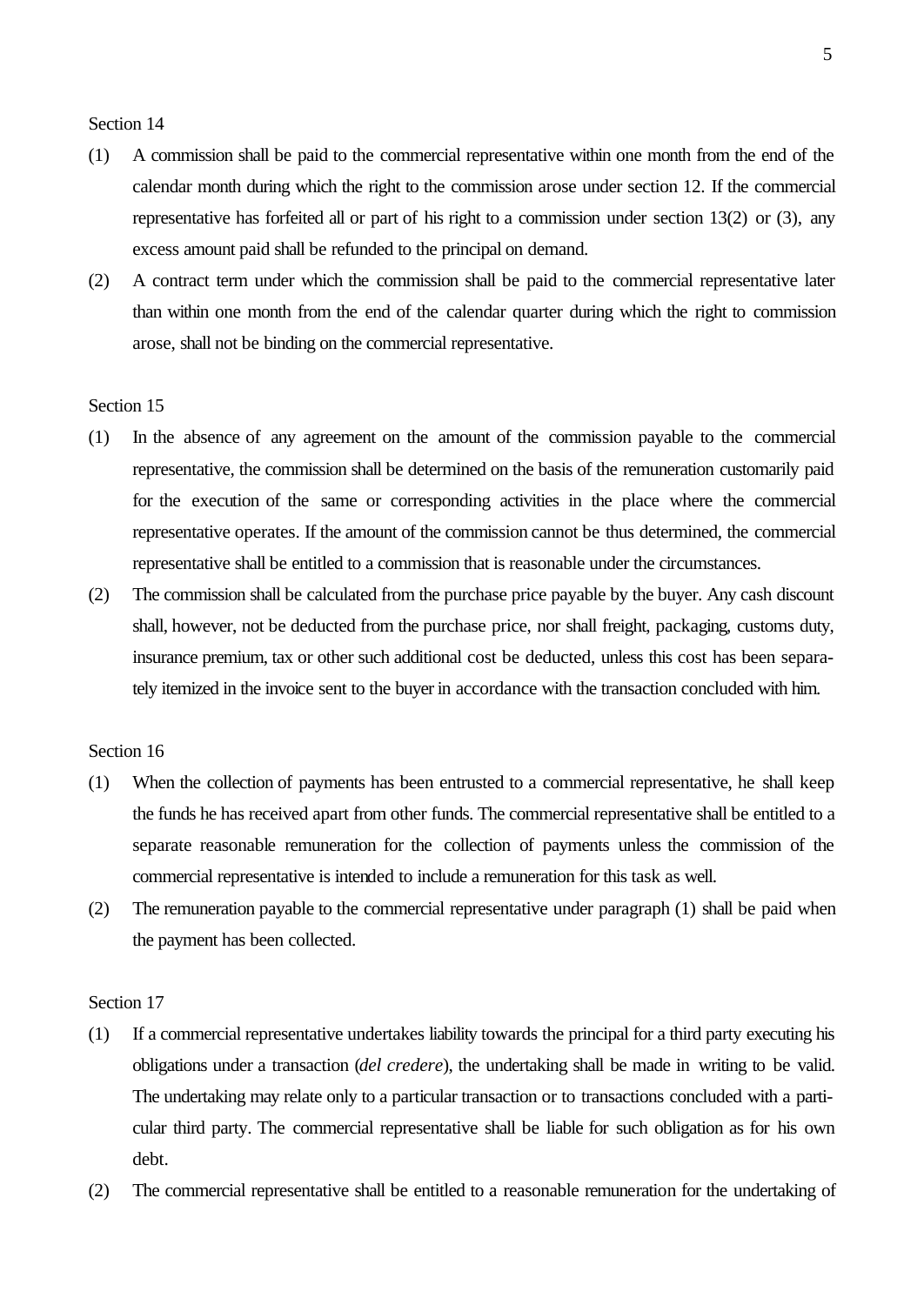liability referred to in paragraph (1).

(3) The remuneration payable to the commercial representative under paragraph (2) shall be paid when the transaction with the third party has been concluded.

## Section 18

A commercial representative shall be entitled to a special compensation for costs incurred by measures necessary for the proper execution of the representation contract. No compensation shall, however, be payable if the costs are incurred as the result of the customary activities of the commercial representative.

#### Section 19

- (1) A commercial representative shall be entitled to receive from the principal a monthly statement on the transactions that entitle him to a commission under section 10 or 11.
- (2) The commission statement shall list, for the previous month, the transactions entitling the commercial representative to a commission under section 12. For each transaction, the statement shall indicate the commission due to the commercial representative or, if he is not credited with a commission, the reason therefor.
- (3) Should circumstances appearing after the issue of the commission statement indicate that the commercial representative has, in full or in part, forfeited his right to a commission for a transaction listed in the statement, the principal may credit himself with the said commission in a later statement.
- (4) A waiver by the commercial representative of his right under paragraph (1) or (2) shall not be binding on the representative. However, the parties may agree that the commission statement is to be issued to the commercial representative within one month of the end of the calendar quarter during which the commission became due.

- (1) The commercial representative shall be entitled to receive from the principal an extract from the books of the principal and all the other information which is available to the principal and which the representative needs in order to verify the commission statement.
- (2) Should the principal refuse to give the information referred to in paragraph (1) or should there be justified reason to suspect that the statement or the information given is incomplete or false, an auditor authorized by the Central Chamber of Commerce or a local chamber of commerce and named by the commercial representative shall have the right to audit the books of the principal to the extent necessary to ascertain the right of the commercial representative to a commission.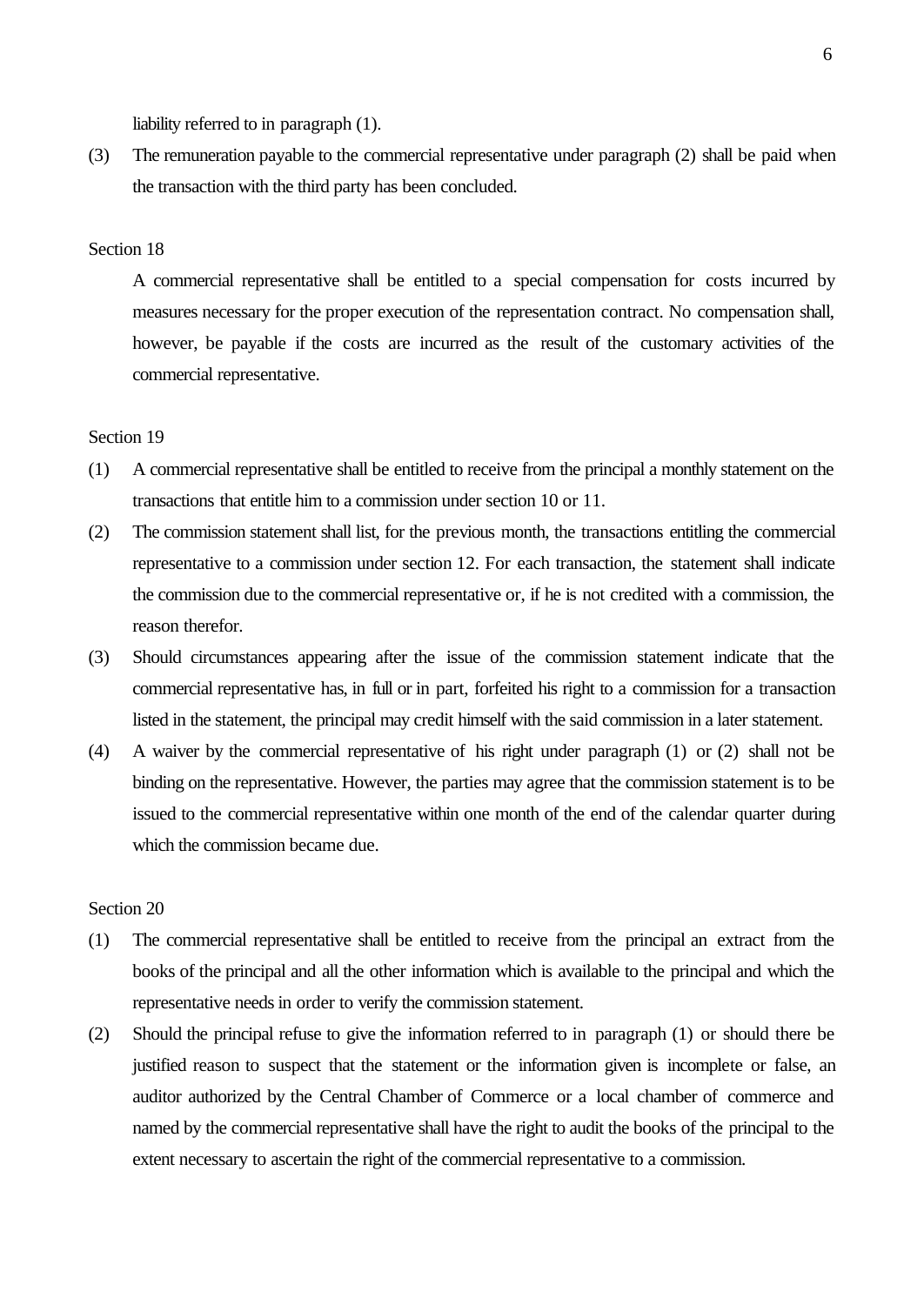(3) A contract term restricting the right of the commercial representative under this section shall be null and void.

## Section 21

Should the collection of a receivable of the commercial representative based on the representation relationship otherwise be jeopardized, the commercial representative shall be entitled to retain possession of any documents, samples, models and goods whose possession he has acquired because of his activity, as well as anything that he has collected from a third party under authorization of the principal, until the principal has paid the receivable of the commercial representative or given a security for its payment.

#### *Termination of a representation contract*

#### Section 22

- (1) A representation contract concluded for a fixed period shall be terminated upon the expiry of the period agreed upon. If the contract, under a term incorporated therein, is to be terminated only by notice given before the expiry of the contract period, the contract shall at the end of the contract period, unless notice is given, be deemed valid for the time being.
- (2) If the parties of a representation contract concluded for a fixed period, after the expiry of the said period, continue the representation relationship without an express contract, the contract shall be deemed converted to be valid for the time being.

- (1) A representation contract which is valid for the time being may be terminated by either party by notice. If notice is given during the first year of the contract, the period of notice shall be one month. Thereafter the period of notice shall be extended by one month for each beginning year of contract. The period of notice shall, however, not exceed six months.
- (2) An advance agreement of the parties on a shorter period of notice than that provided for in paragraph (1) shall not be binding. The parties may, however, agree that the period of notice to be observed by the commercial representative is to be three months even if the representation contract has been in force for more than three years.
- (3) If the parties agree upon a period of notice that is longer than that provided for in paragraph (1), an agreement under which the period of notice to be observed by the principal is shorter than that to be observed by the commercial representative shall not be binding on the commercial representative.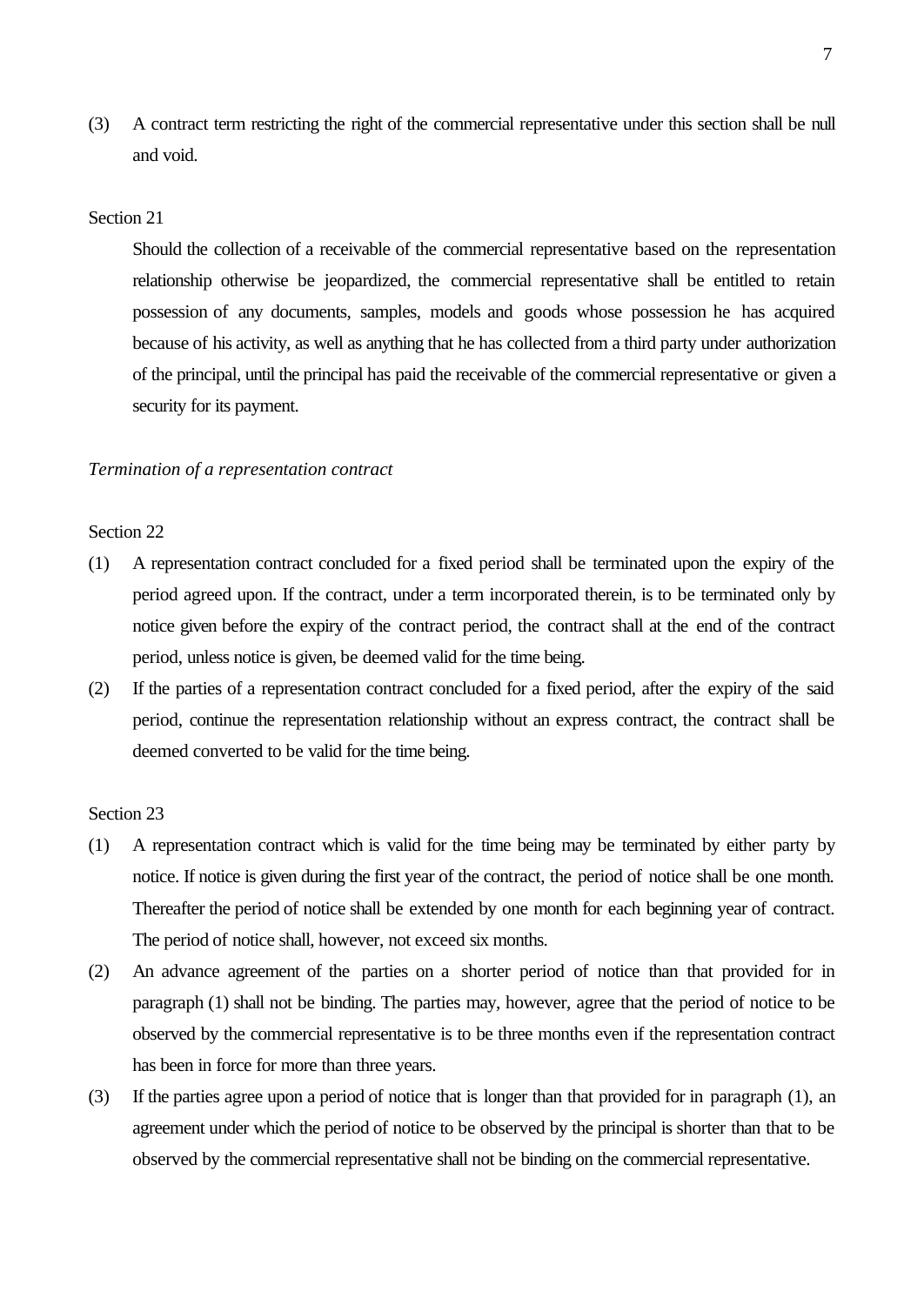(4) The period of notice shall be counted from the end of the calendar month during which notice is given to the other party.

## Section 24

If the assets of the principal or commercial representative are surrendered into bankruptcy, the representation contract shall be deemed expired on the date when the bankruptcy application was submitted to a court.

#### Section 25

- (1) Without prejudice to the provisions in force on the periods of validity and notice of a representation contract, a party shall be entitled, for an important reason, to cancel the contract with immediate effect. An omission or act of a party which would make it unreasonable to require that the other party continue the contract relationship shall be deemed to constitute such reason.
- (2) Unless to be deemed otherwise under the circumstances, a party may, in particular, cancel a representation contract in the following cases:
	- (1) upon the conclusion of the representation contract, the other party has deceived the party in an essential issue;
	- (2) the other party refuses to agree to the demand of the party to conclude the contract in writing under section 3;
	- (3) the other party is guilty of action by which he has severely violated the interests of the party or which otherwise results in a justified loss of his trust in the other party; or
	- (4) the other party has failed, in an essential issue, to fulfil his obligations under the representation contract.
- (3) The right of a party to cancel the representation contract under this section shall expire unless he exercises the right without undue delay after learning of the basis for cancellation or, if the basis is continuous, of its termination.

- (1) In the absence of a basis for cancellation laid down in section 25, a party shall, nevertheless, be entitled to terminate the contract prematurely, but he shall be liable to compensate the other party for any damage incurred thereby.
- (2) A waiver by commercial representative of his right to compensation under paragraph (1) made before the termination of the representation contract shall not be binding on the representative.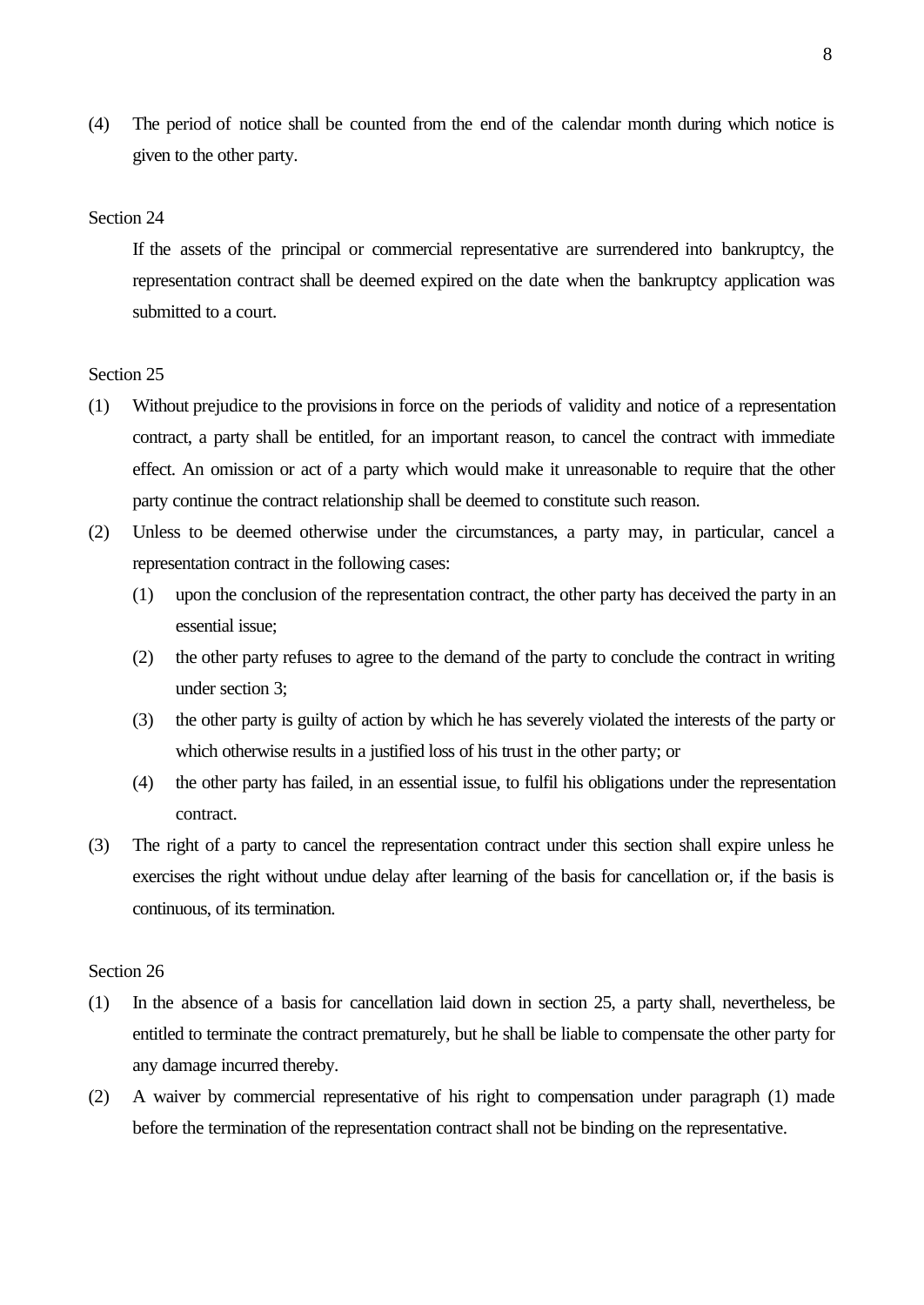If the cancellation of a representation contract referred to in section 25 has been due to wilful or negligent acts by a party or if the contract has expired due to the bankruptcy of a party, the other party shall be entitled to compensation for any damage incurred by the premature termination of the contract.

#### Section 28

- (1) Upon the termination of a representation contract, the commercial representative shall be entitled to an indemnity from the principal, if and to the extent that:
	- (1) the commercial representative has brought the principal new clients or significantly increased the volume of business with existing clients and the principal continues to gain substantial profit from business with such clients; and
	- (2) the payment of the indemnity can be deemed equitable having regard to the commission lost by the commercial representative on the transactions with such clients and to all other relevant circumstances.
- (2) The commercial representative shall be entitled to an indemnity that does not exceed a figure equivalent to the remuneration of the commercial representative for one year calculated from the average annual remuneration over the preceding five years. If the representation contract has been in force for less than five years, the average remuneration shall be calculated from the total remuneration paid during the contract period.
- (3) If the representation contract is terminated due to the death or bankruptcy of the commercial representative, the indemnity payable under paragraphs (1) and (2) shall be paid to his decedent's estate or bankruptcy estate.
- (4) The payment of the indemnity shall not prevent the commercial representative or his decedent's estate or bankruptcy estate from claiming damages for breach of contract.
- (5) A contract term concluded before the termination of a representation contract and restricting the right to an indemnity under this section shall be null and void.

- (1) The commercial representative shall not be entitled to an indemnity, if:
	- (1) the principal has terminated or cancelled the contract due to an omission or act of the commercial representative referred to in section 25;
	- (2) the commercial representative has terminated or cancelled the contract; or
	- (3) the commercial representative, with the consent of the principal, has assigned his rights and duties under the representation contract to another person.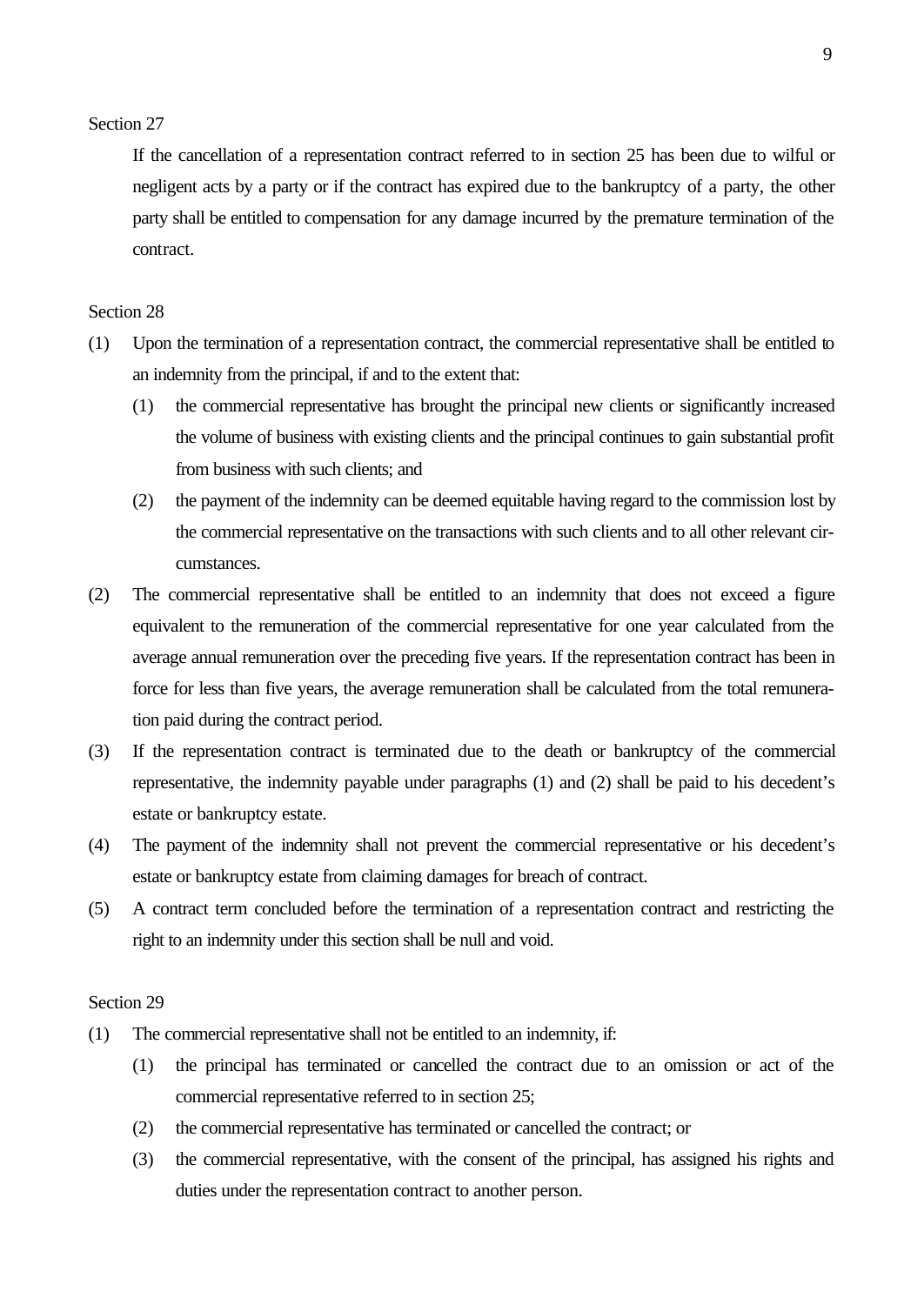- (2) Without prejudice to the provisions of paragraph (1)(2), the commercial representative shall be entitled to an indemnity when he terminated or cancelled the contract if the termination or cancellation was justified under circumstances attributable to the principal or if the commercial representative could not reasonably be required to continue his activities because of age, infirmity or illness.
- (3) The commercial representative shall forfeit his right to an indemnity unless he notifies the principal within one year of the termination of the representation contract that he claims the indemnity.
- (4) A contract term concluded before the termination of a representation contract and restricting the rights of the commercial representative under this section shall be null and void.

Where a representation contract has been terminated through notice, bankruptcy, cancellation or other reason, the commercial representative shall be liable to undertake any measures necessary to safeguard the principal or his estate from damage until the principal, his guardian or successor or the trustees of his bankruptcy estate can look after the interests of the principal or his estate, unless this causes the representative considerable costs or inconvenience.

### Section 31

- (1) An agreement restricting the activities of a commercial representative following the termination of the representation contract shall be valid only to the extent that:
	- (1) it has been concluded in writing;
	- (2) it relates to the geographical area or the group of clients entrusted to the commercial representative; and
	- (3) it relates to the kind of goods covered by the representation contract.
- (2) A contract term under which an agreement referred to in paragraph (1) shall be valid for more than two years after the termination of the representation contract shall not be binding on the commercial representative for a period exceeding two years.

## Chapter 3— **Competence of the commercial representative and the relation of the principal to a third party**

- (1) A commercial representative may conclude agreements on behalf of the principal only under specific authorization.
- (2) If the principal has given the commercial representative forms which bear the name of the principal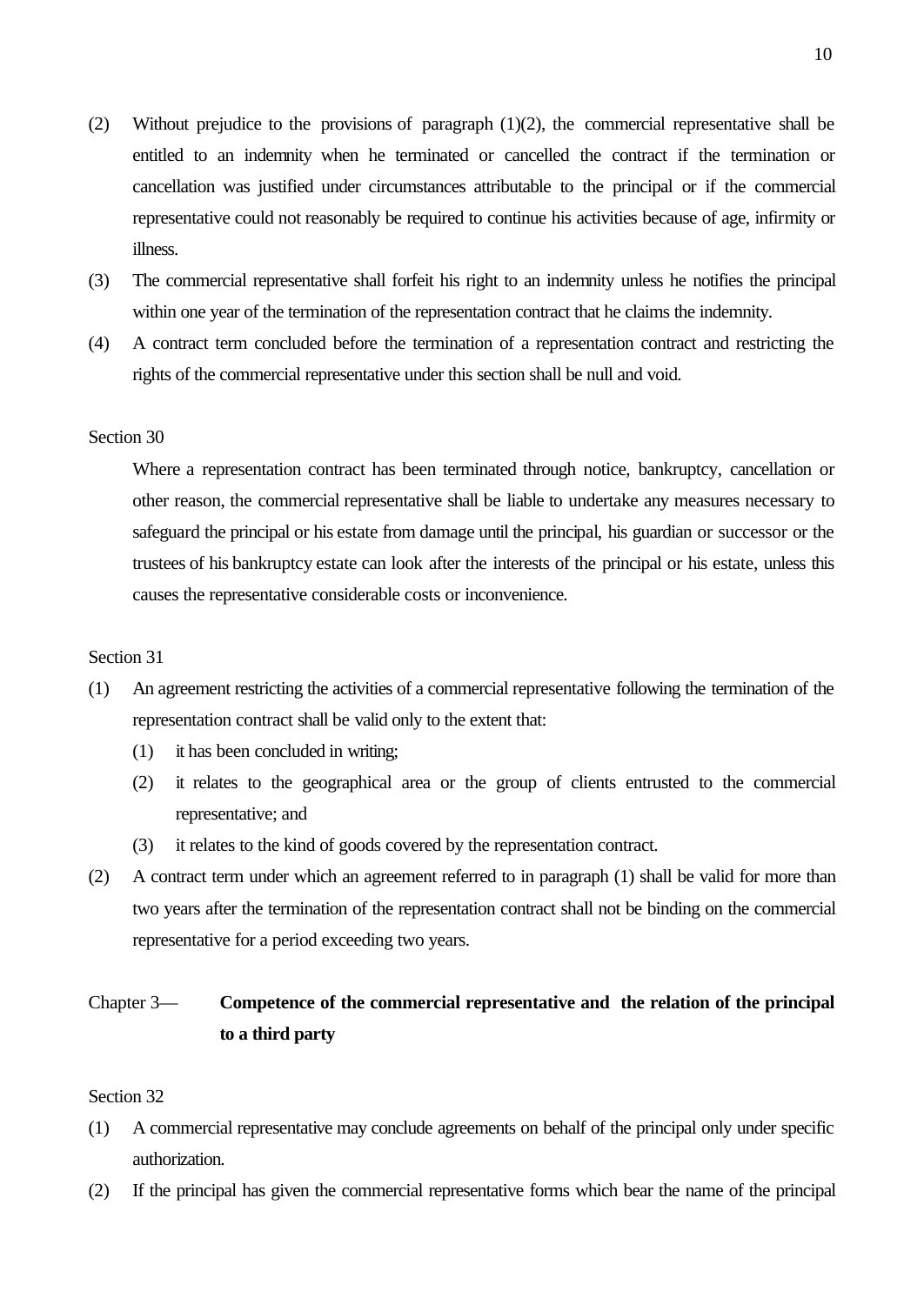and which, after their completion by the commercial representative, can be deemed to be intended as proof of an agreement concluded on behalf of the principal, an agreement concluded on a form completed by the commercial representative shall be binding on the principal as if he had expressly authorized the representative to conclude the agreement.

## Section 33

If the commercial representative has concluded an agreement with a third party without authorization or exceeding his competence, the principal shall, if he does not want to accept the agreement, notify the third party thereof without undue delay after learning about the agreement. If the principal fails to do so, he shall be deemed to have accepted the agreement.

## Section 34

- (1) If the principal does not want to accept an offer received by the commercial representative, he shall, without undue delay after receiving the offer or after learning of the contents of the offer, notify the offeror thereof. If the principal fails to do so, he shall be deemed to have accepted the offer.
- (2) The provisions of paragraph (1) shall not apply where otherwise agreed upon by the commercial representative and the offeror.

## Section 35

- (1) If a third party has made an offer to the commercial representative and the representative has forwarded the offer to the principal, the offeror shall have the same right to notify the principal of the revocation of the offer as he would have had if he had sent the offer himself.
- (2) The provisions of paragraph (1) shall not apply where otherwise agreed upon by the commercial representative and the offeror.

- (1) If an entrepreneur has been negotiating with a commercial representative about a purchase or sale to be made on behalf of his business and he receives a notice from the principal of the representative whereby the principal, with reference to the negotiations, notifies him that the principal accepts the offer made to the commercial representative or confirms a contract concluded with the representative, and the entrepreneur wants to invoke the fact that he has not made any offer or that the contents of the offer or contract have been misrepresented in the notice, he shall notify the principal thereof without undue delay. If the entrepreneur fails to do so, he shall be deemed to have accepted a contract with the contents indicated in the notice.
- (2) The provisions of paragraph (1) shall not apply where the principal knew or should have known that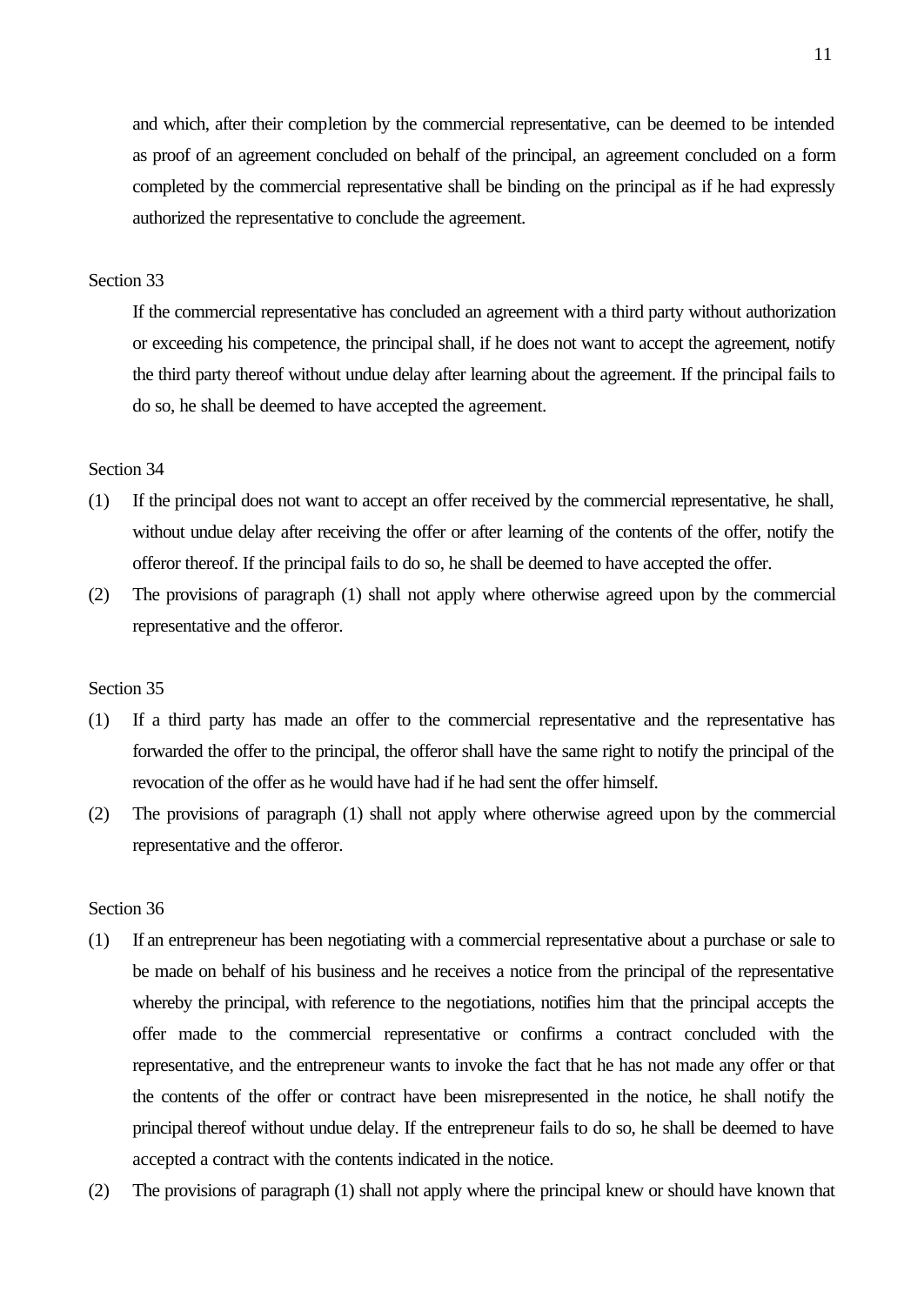the offer or contract reported in the notice had not been made or that the contents of the offer or contract had been misrepresented nor where the entrepreneur can prove that the notice was erroneous.

## Section 37

- (1) Even if the commercial representative is competent to conclude contracts binding on the principal, he shall not be entitled to collect payment for the goods sold, or, after the conclusion of the contract, to grant an extension for payment or a price discount, or otherwise to alter the contract.
- (2) Where a contract has been concluded through the contribution of the commercial representative or in a geographical area or among a group of clients entrusted to the commercial representative in the manner referred to in section 10 and the principal learns that the commercial representative has undertaken a measure referred to in paragraph (1) without proper authorization, he shall notify the third party without undue delay if he does not want to accept the measure. If the principal fails to do so, he shall be deemed to have accepted the measure.

#### Section 38

Where a contract has been concluded through the contribution of the commercial representative or in a geographical area or among a group of clients entrusted to the commercial representative in the manner referred to in section 10, the commercial representative may, on behalf of the principal, receive a notice relating to a defect or deficiency in the goods or a delay in their delivery as well as any other notice relating to the execution of the contract. However, the commercial representative shall not, without an authorization of the principal, be entitled to make decisions regarding such notice even if he were entitled to conclude contracts binding on the principal.

#### Chapter 4— **Salesmen**

#### Section 39

In this Act, a *salesman* shall mean an employee who, under a representation contract concluded with the employer, has undertaken, on behalf of the employer, to promote the sale of goods in the manner referred to in section 1 by travelling from place to place or by visiting clients at the place where the business of the employer is located. A salesman does not carry the goods to be sold with him.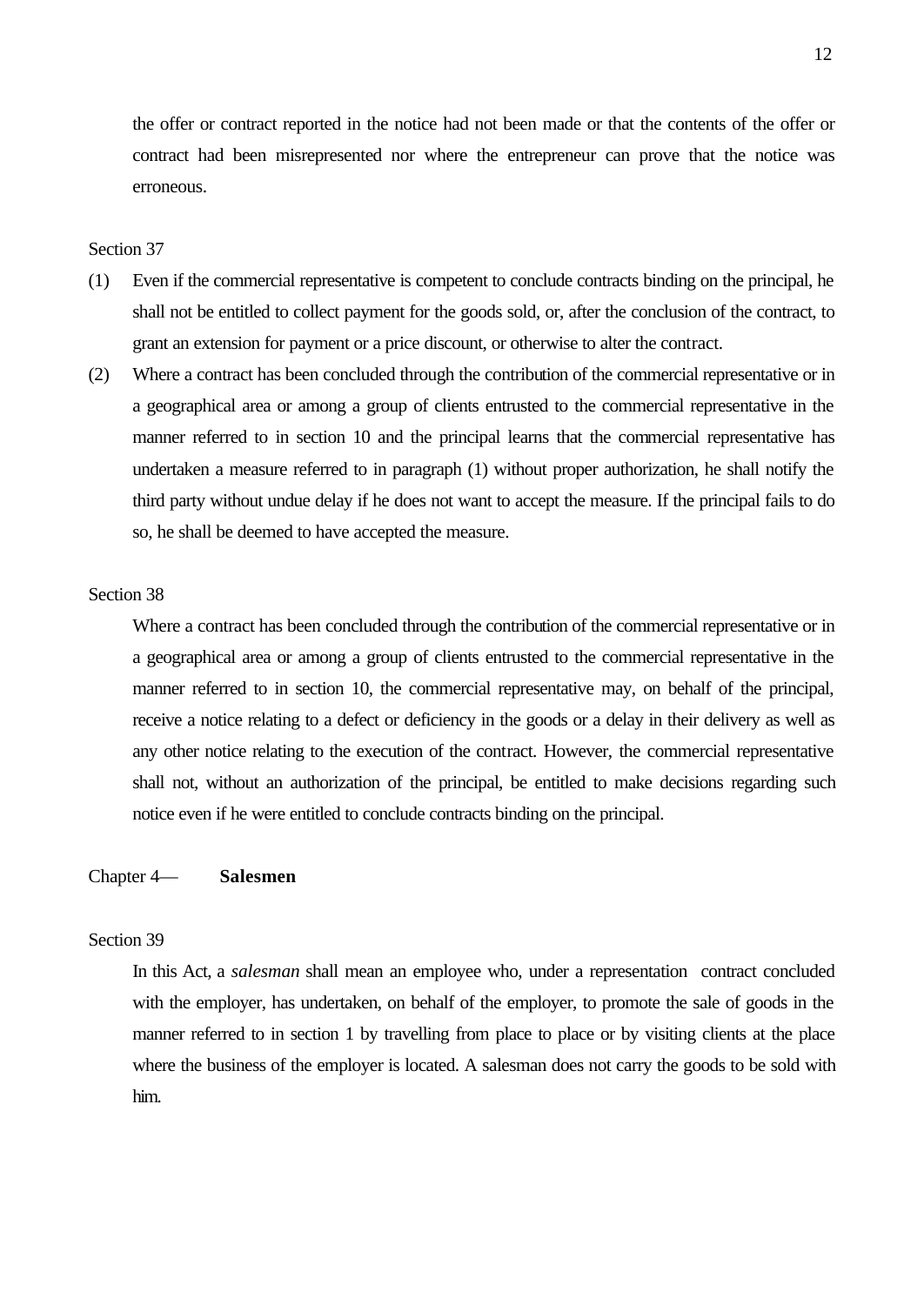The legal relationship between a salesman and the employer shall be governed by the Employment Contracts Act (320/1970) unless otherwise provided for in this Act.

## Section 41

A salesman and his employer shall, where appropriate, be governed by the provisions of sections 2—4, 7, 8(1)—(4), 32—38, 44 and 45.

#### Section 42

- (1) If all or part of the remuneration of a salesman is paid in the form of a commission, the provisions of sections 10, 11, 12(1), 13(1), 15, 19(1)—(2) as well as  $20(1)$  and  $20(3)$  shall apply, where appropriate.
- (2) A waiver by a salesman of his right to a commission under section 11(1), for a transaction whose offer has reached the principal after the termination of the representation contract, shall not be binding on the salesman if the waiver was made before the termination of the representation contract.

## Section 43

A salesman shall be entitled to a specific compensation for his travelling, postal, telegraph, telephone and other comparable expenses as well as to a daily allowance when travelling. Upon the request of the salesman, the employer shall be liable to pay the salesman an advance necessary for his expenses and travel allowance.

#### Chapter 5— **Miscellaneous provisions**

## Section 44

Where notice to be given by the commercial representative under section 9(2) or 29(3), or by the principal under section 9(2), 33, 34(1) or  $37(2)$ , or by an entrepreneur under section 36(1), has been appropriately dispatched, the person giving notice may invoke the notice even if the notice is delayed or distorted, or fails to reach the addressee.

#### Section 45

(1) This Act shall enter into force on 1 November 1992. It shall repeal the Act on Commercial Representatives (389/1975) as later amended.